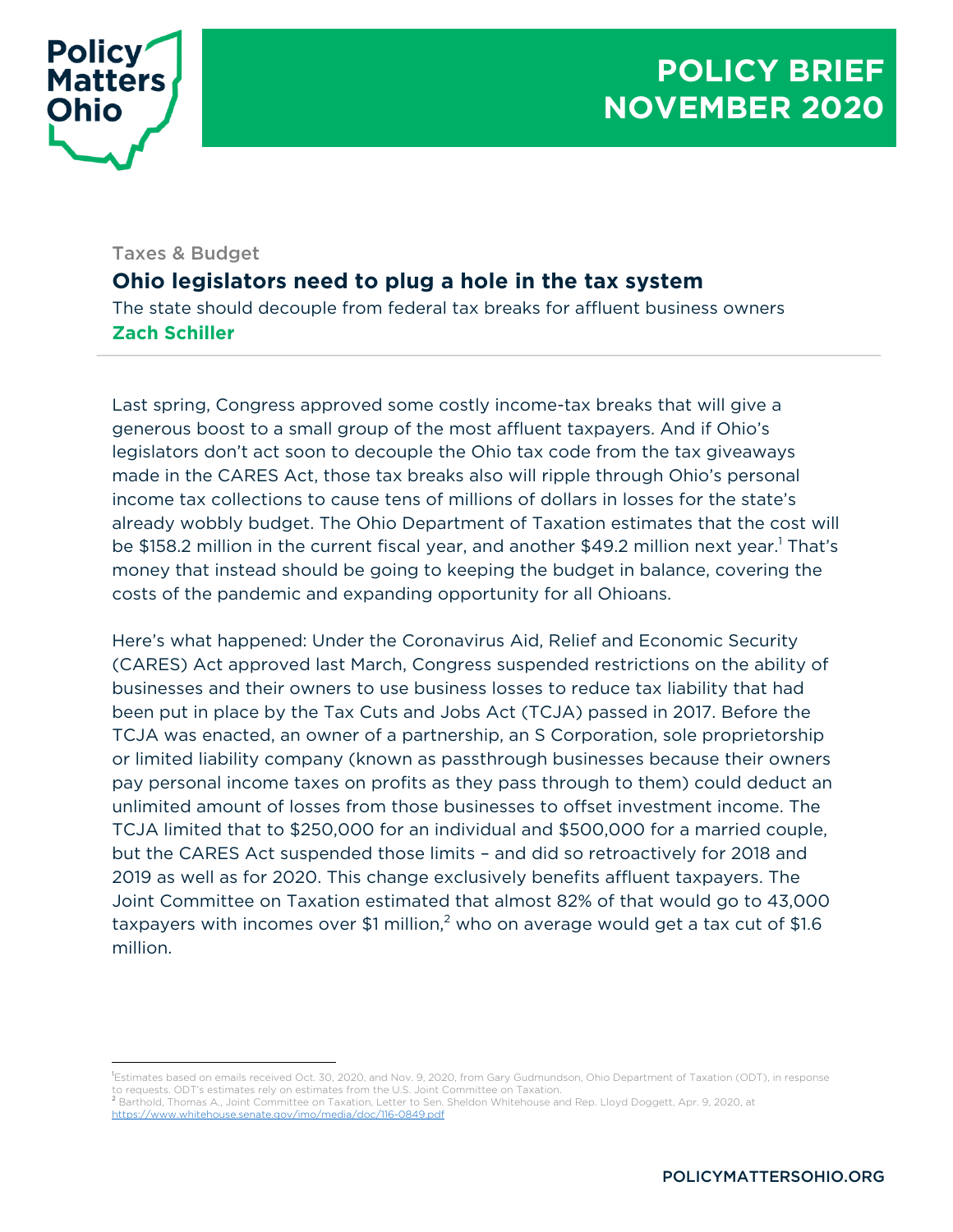

#### Tens of millions at stake

Because the Ohio General Assembly passed House Bill 197 last March conforming to the CARES Act provisions, the loosening of these limits will directly reduce how much the state collects in personal income tax over the next couple of years. The taxation department estimated the cost of this provision alone at \$134.6 million in Fiscal Year 2021 and another \$41.9 million next fiscal year. When the General Assembly acted, within days of when the CARES Act was signed into law, it did not have these estimates of the cost of conforming. $3$ 

Among those who will benefit from this provision are hedge fund investors and real estate developers who are able to report losses that exist only on paper. As one tax expert explained, one example "involves real estate investors who collect a tidy profit on rental income but report losses as a result of deductions for interest payments on debt and deductions for "depreciation" even though the properties they own are actually appreciating in value."<sup>4</sup> A business owner who pays themselves a high salary could then report a loss for the business, and use it to take advantage of this new tax break.

Two other related provisions in the CARES Act also will drain Ohio's public revenue. One allows corporate and passthrough business losses to be used to offset profits in past years. This means losses in the current year can be used to offset prior-year profits. And refunds are allowed for taxes paid going back to 2013. The other lifts a cap imposed under TCJA on how much of corporate and passthrough business losses may be used to offset profits in future years. TCJA had limited such carryforwards to 80% of current year profits, but the CARES Act removed that limit. Owners of a business that had a loss last year will be able to deduct all of that loss against profits this year. That means owners of a business that did poorly last year but recovered to make money in 2020, during the pandemic, will be beneficiaries. Are these the business owners who are truly in need of tax relief? The Ohio taxation department estimated the cost of these two provisions at \$23.5 million this fiscal year and \$7.3 million next year.

Since all three of these provisions are retroactive to 2018 and 2019, this means that millions of dollars of refunds may be paid out for losses that have nothing to do with

<sup>&</sup>lt;sup>3</sup> See Ohio Legislative Service Commission, Fiscal Note & Local Impact Statement, H.B. 197, 133<sup>rd</sup> General Assembly, As Enacted, March 31, 2020, at https://www.legislature.ohio.gov/download?key=13596&format=pdf. The state taxation department confirmed that the ODT estimates were not finalized prior to HB 197 passage. It noted that HB 197 was effective on March 27, while the U.S. Joint Committee on Taxation's first publication of estimated revenue effects of the CARES Act (see https://www.jct.gov/publications/2020/jcx-11-20/) is dated March 26. Email from Gary

Gudmundson, Nov. 9, 2020.<br><sup>4</sup> Wamhoff, Steve, "The CARES Act Provision for High-Income Business Owners Looks Worse and Worse," Institute on Taxation and Economic Policy, Apr. 24, 2020, at https://itep.org/the-cares-act-provision-for-high-income-business-owners-looks-worse-and-worse/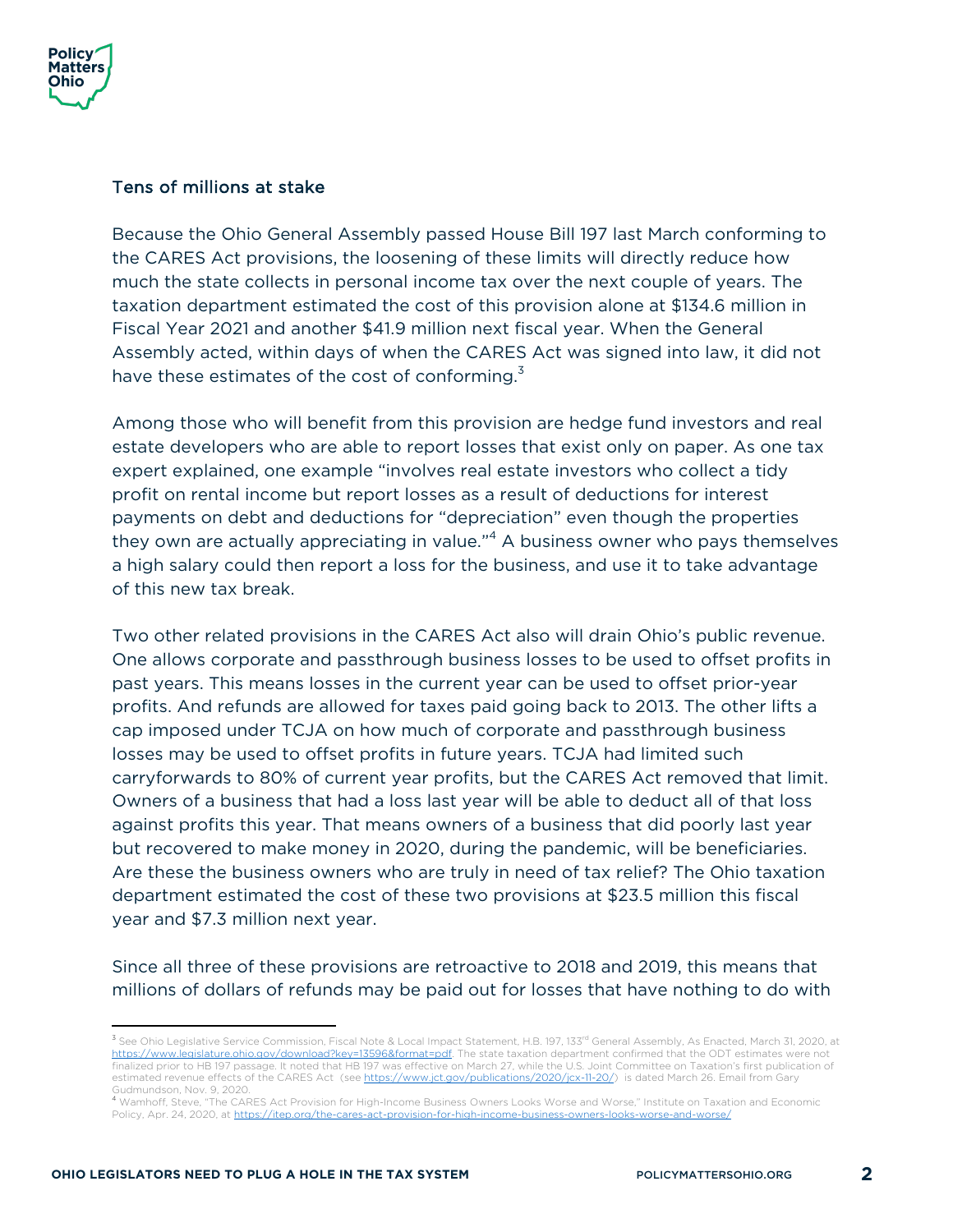

Covid-19. While it's dense to follow, the fact is Ohio is going to lose tens of millions of dollars of badly needed revenue in the short term mostly to the richest taxpayers, some of it for losses that aren't even real.

## Expanding on the \$1 billion LLC Loophole

Ohio doesn't have a state corporate income tax, so it won't suffer some of the revenue losses other states do. However, owners of passthrough businesses will benefit. These are not small corner stores or neighborhood dry cleaners. In fact, Ohio already has a special state tax break for passthrough business owners under which they don't have to pay income tax on the first \$250,000 in such income, and pay a lower rate than they otherwise would on business income over that amount.<sup>5</sup> This break, often known as the LLC Loophole, already is costing the state more than \$1 billion a year.

The Ohio Department of Taxation pegged losses from these provisions at \$158.2 million this fiscal year, which is when those who benefit from refiling their taxes for 2018 and 2019 are likely to receive the extra boost.

### Act fast to save millions

If the General Assembly acts with dispatch, it may be able to prevent some of those losses, since many such taxpayers only file such returns by Oct. 15 and the taxation department hasn't likely processed all of them yet. If these CARES Act changes are disallowed retroactively, filers could amend their returns again and repay the money. That's fair: These filers were happy to file an amended return when it benefited them. The General Assembly could offer a three-year payback plan for anyone affected, so they wouldn't have to repay immediately, and do so without any interest or penalties.

Even if it doesn't crack down early enough to prevent the losses in this year's tax filings, the legislature should plug these loopholes to cut losses in Fiscal Year 2022. The taxation department estimated losses next fiscal year at \$49.2 million. In fact, decoupling from the federal law will not deny a large number of these taxpayers from benefiting from these deductions in future years. Losses in 2018, 2019 and 2020 affected by decoupling from the federal law can be carried forward as deductions against future profits or investment income in future years. Legislative action will prevent these losses now, when the state can least afford them.

Ohio budget director Kimberly Murnieks said Nov. 5, "Economists are not expecting state revenues to recover to Calendar 2019 levels till probably 2023 or 2024. That is

<sup>5</sup> Schiller, Zach, "Closing the LLC Loophole," Policy Matters Ohio, May 29, 2019, at https://www.policymattersohio.org/research-policy/qualityohio/revenue-budget/tax-policy/closing-the-llc-loophole